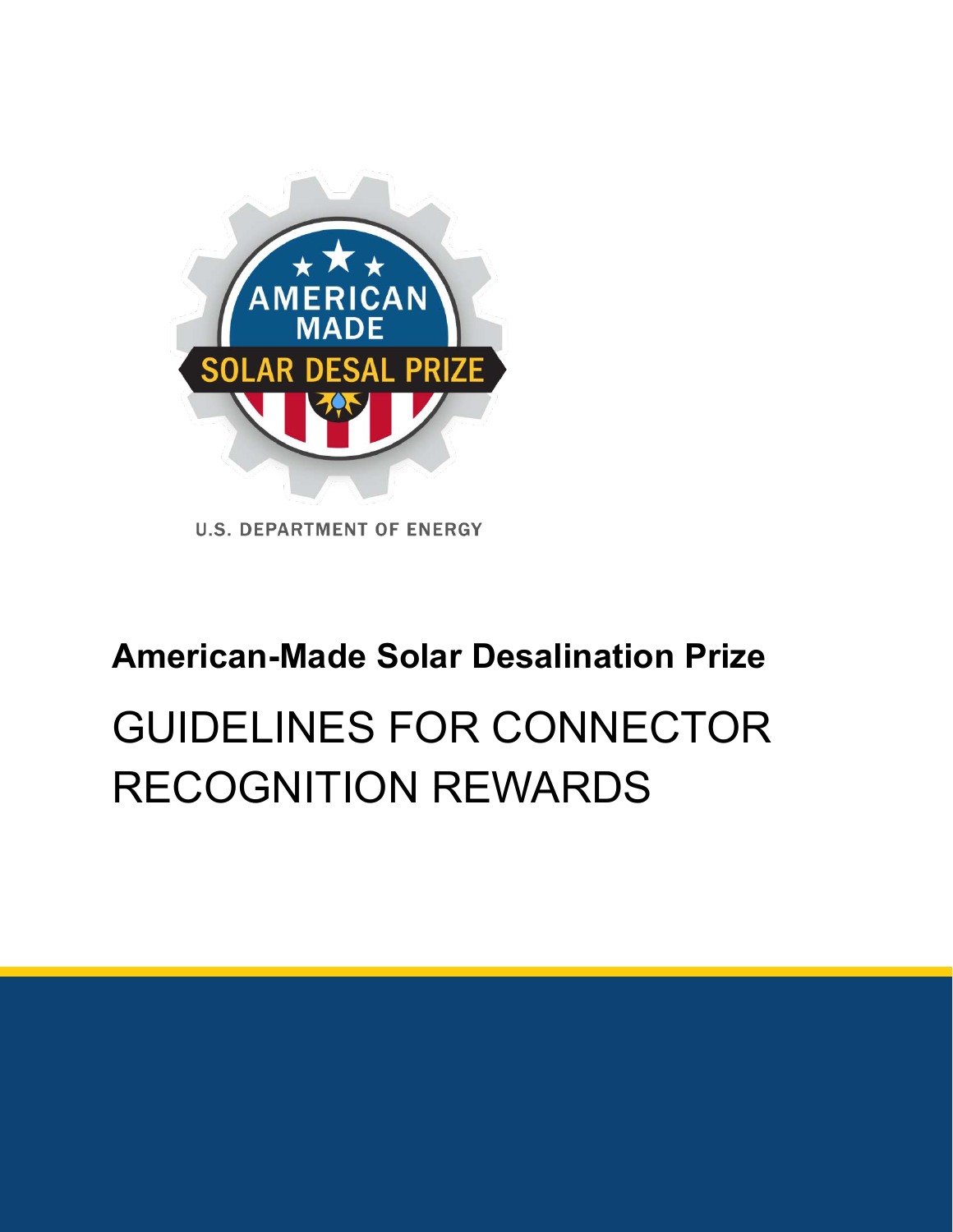### **1. INTRODUCTION**

The Department of Energy's Solar Energy Technologies Office (SETO) is launching the American-Made Challenge: Solar Desalination Prize (Solar Desal Prize) as a \$10 million fourcontest program to accelerate the commercial development of thermal desalination systems powered by low-cost solar-thermal energy. The Solar Desal Prize gives innovators a pathway from initial concept to a field-tested system that provides clean, accessible water. Each successive phase of the competition will be more challenging than the last, with larger prizes and fewer competitors advancing. Competitors will compete for \$7.5 million in cash prizes and access to up to \$2.5 million in support services.

The goals of this prize are to expand the availability of fresh water by cost-effectively treating challenging saline water using solar-thermal energy, with minimal electricity and conventional energy resources. This prize program seeks to fund innovations that address a broad range of process parameters, including throughput, scale, product-water purity, and the ability to handle feed water with high salt content of greater than 30,000 parts per million (ppm). Competitors will utilize collaborative pathways to rapidly develop ideas into operational desalination facilities in the next few years.

The program consists of a prize competition and the development of the American-Made Network. The American-Made Network consists of National Laboratories, energy incubators, and other resources across the nation to provide expertise to Solar Desalination Prize competitors. Teams can use the Network for assistance with prototyping, business plans, and connections to testing facilities and other partners.

### **2. CONNECTORS**

Connectors are the core component of the American-Made Network and are organizations that seek to support the efforts of competitors in the Solar Prize. Connectors must be U.S.-based organizations (not individuals) that have the capacity to connect competitors to mentoring, business resources, manufacturing resources, or introduce them to possible sources of funding. Connectors that are successful in helping competitors win any of the Solar Desal Prize contests will earn Recognition Rewards. Connectors can be incubators, universities, think tanks, industry groups or any U.S.-based organization that provides support actives such as:

- Helping competitors refine their innovations, develop business plans, work with mentors, and connect them with investors and industry partners;
- Assisting competitors in the preparation of their Submission Packages to the Prize Contests;
- Raising non-federal funding to support this program and its participants;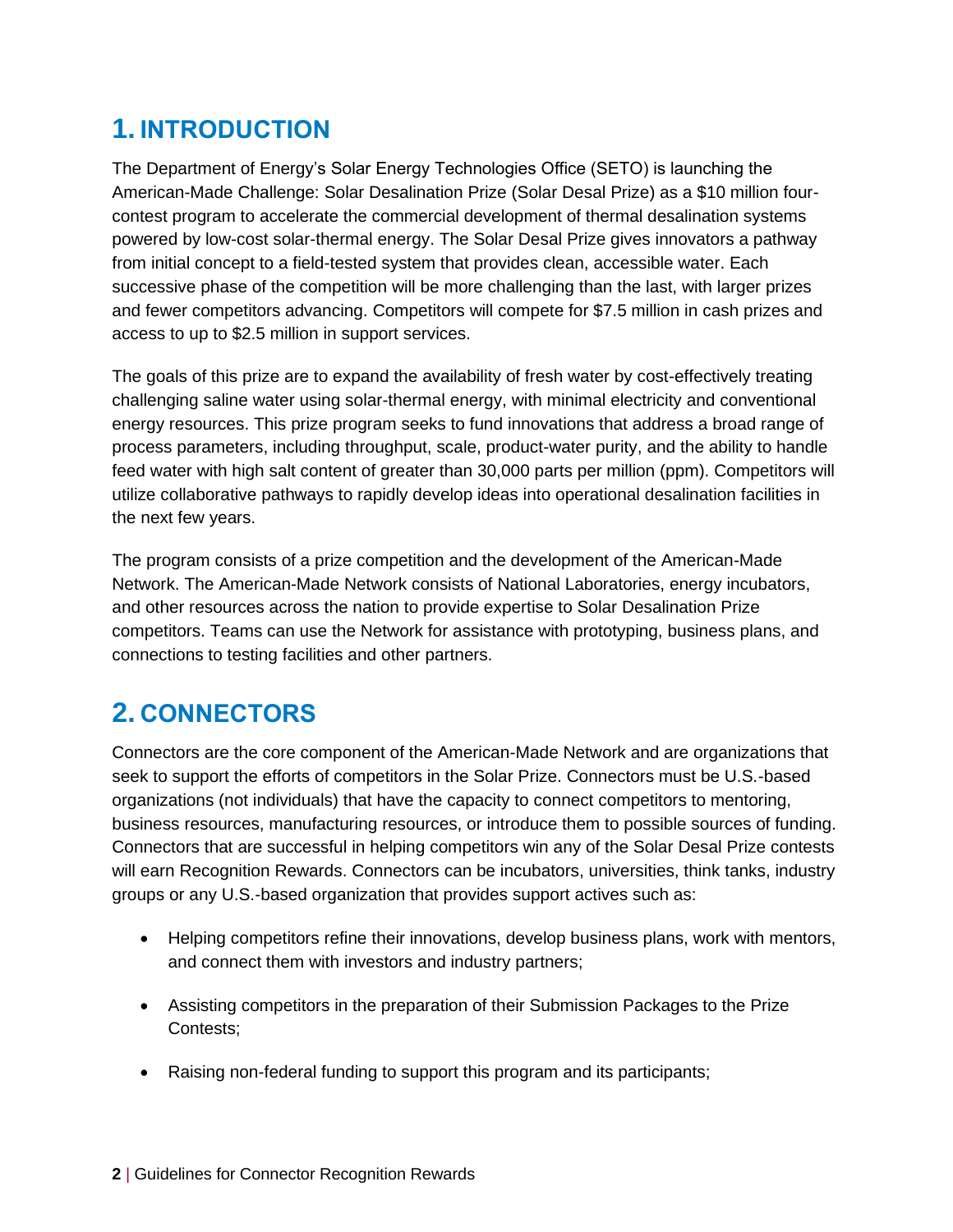- Providing in-kind resources, tools, and facilities to accelerate competitors' abilities to innovate, test, and refine their solutions while reducing technology and business risks;
- Connecting competitors to regional development, prototyping, validation, testing or manufacturing tools, facilities, and expertise.

Connectors who support competitors that go on to win any of the four contest stages earn payments outlined the table below. Entities interested in participating as a Connector can visit the following site to sign up and apply: [https://americanmadechallenges.org/connect.html.](https://americanmadechallenges.org/connect.html)

Power Connectors are not eligible for Recognition payments.

| <b>Reward</b><br><b>Name</b> | Award<br>Amount | Total<br>Amount<br><b>Available</b> | <b>Details</b>                                                                                                                                                                                                |
|------------------------------|-----------------|-------------------------------------|---------------------------------------------------------------------------------------------------------------------------------------------------------------------------------------------------------------|
| <b>Test Site</b>             | \$10,000        | \$100,000 pool                      | Distributed to Connectors for recruiting<br>new test site facilities that are not already<br>part of the network and are capable of,<br>and interested in, hosting a prototype solar<br>desalination facility |
| <b>Recruiting</b>            | \$5,000         | \$100,000 pool                      | Distributed to Connectors for recruiting<br>new competitors for the Innovation contest<br>who have not previously applied for<br>funding from SETO in the past three years                                    |
| Team                         | \$5,000         | \$100,000 pool                      | Distributed to Connectors who find team<br>members who become part of a winning<br>Teaming contest submission                                                                                                 |
| <b>Partner</b>               | \$25,000        | \$100,000 pool                      | Distributed to Connectors who find a<br>commercial partner and/or private funding<br>that is incorporated into a winning Test<br>contest submission                                                           |

#### **Connector Recognition Reward Opportunities:**

**Test Site** – The Test Site Recognition Rewards will be paid to the Connectors that recruit new water test site facilities that are not already part of the American-Made Network. These facilities must be both capable of and willing to host a prototype solar desalination facility. These test sites will not be compensated by NREL for their services. Compensation for use of the test site must be negotiated between the test site and the competitor. There are ten (10) Test Site Recognition Rewards available in total, and they will be awarded on a first come, first serve basis. It is possible that not all Test Site Recognition Awards will be awarded.

To qualify as a host for the American Made Challenges: Solar Desalination Prize, a site must meet all of following criteria: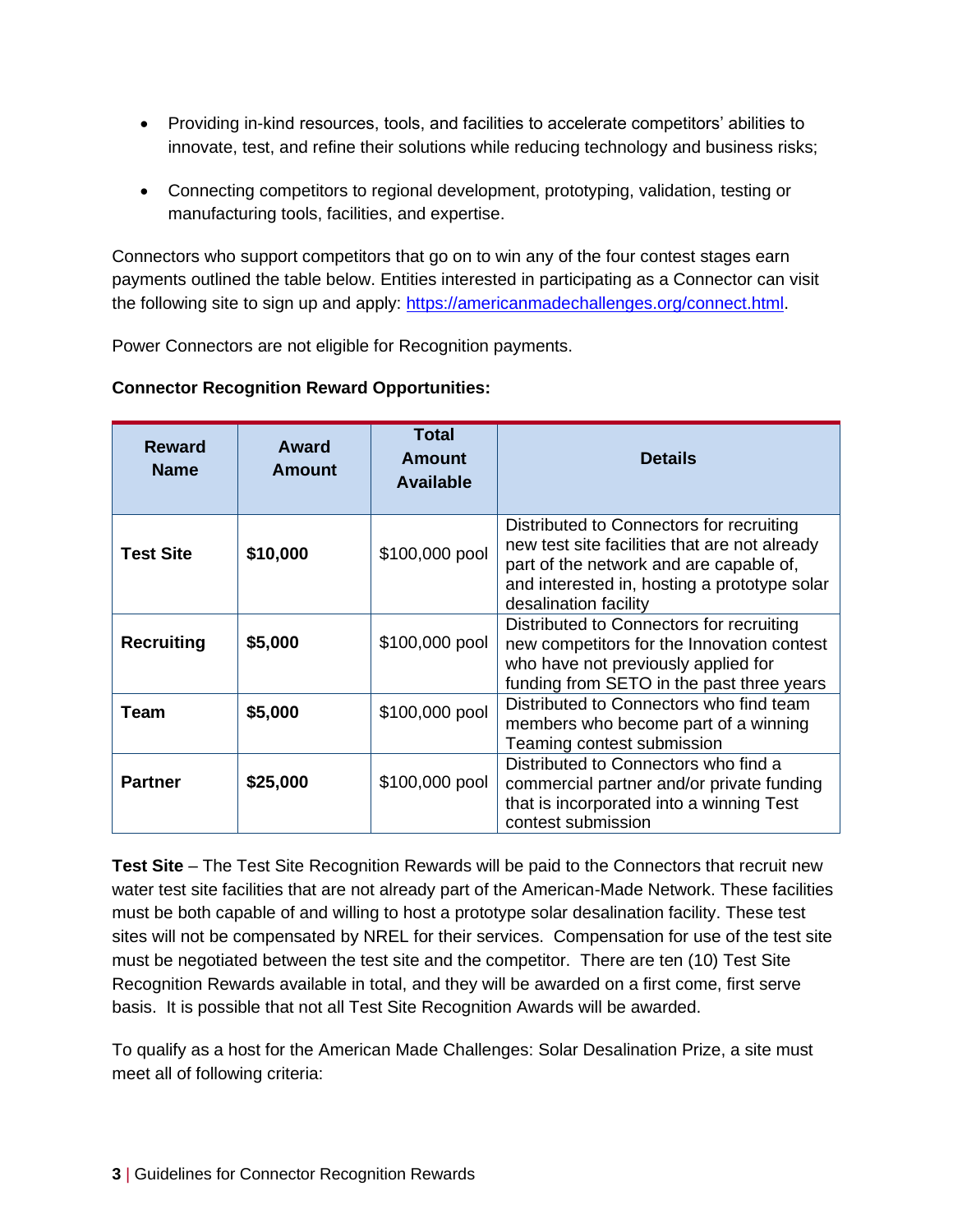a. The site must be able to provide a source of raw water in need of desalination. If a source of raw water is not available, the site must be able to receive and store high-salinity water, as test input for desalination.

b. The site must be able to dispose of or use the desalinated water (product water) stream.

c. The site must be able to dispose of the concentrated brine stream (if any). In the absence of the ability to discharge very high salinity brine, the site should have the ability to fill trucks to dispose such brine.

d. The site must provide reasonable access to the site facilities and services for competitors in order to support the construction, commissioning, and testing of the innovation. This includes such services as equipment receipt and storage, security, warehousing, cooperation with site personnel, demolition, trailers as required etc. Access must also be given to third party support services, such as for waste water disposal by truck.

e. The site must have procedures in place for safety, including handling of chemicals, construction activities, safety training (as necessary), lock-out-tag-out, etc as necessary to support the Competitors.

f. The site must be able to provide the needed utilities of the innovation (e.g. power, compressed air, emergency power, fuel/gas supply, lighting, etc). Details should be discussed with each team. In the event high voltage becomes necessary, the site should be adjacent to transformers, as needed.

g. The site must already have all required permits for all of the proposed activities or be able to show a clear path to getting a permit for all required activities. Activities include the construction, commissioning, testing, and operation of the innovation. This might include, for example, water discharge permits, construction permits, natural gas combustion (temporary heaters), thermal discharge of waste streams, concentrated impurities in wastewater, etc.

h. Since solar thermal desalination is the focus topic, the site should have sufficient area to install solar collectors and a thermal storage system; however, if competitors plan to use alternate source of heating such as natural gas, the site should have access to natural gas, propane or fuel oil; and permits to make use of such fuels at the facility.

There are no limits on the quantity of water, salinity, and levels of impurities in the water available at the test site.

The Competitors will evaluate the suitability of the host site based on the details of their innovations.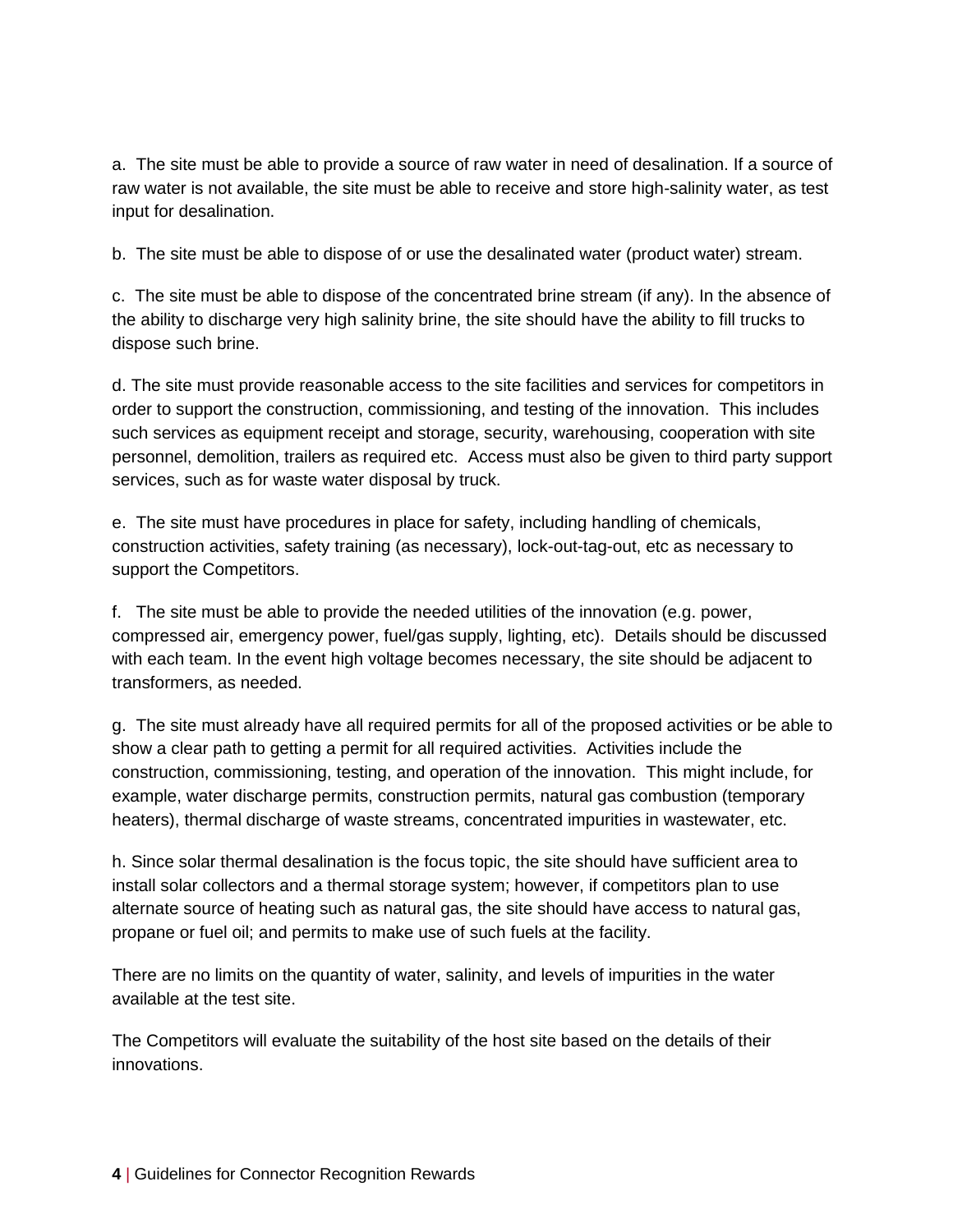- Connectors that recruit Test Sites must be an approved and active Connector in the American-Made Network at the time of recruitment
- The Test Site must not be a current Connector or have a Connector application pending.
- The recruited Test Site must apply to be a Connector in the American-Made Network through the following link:<https://americanmadechallenges.org/connect.html> and be approved by the Prize Administrator. During the vetting process, Test Sites will be required to fill out an additional questionnaire about their facilities and testing capabilities for a solar desalination system. Referring Connectors receive the Recognition Award only if the Test Site is fully approved.
- The Connector that recruits a Test Site must e-mail [solardesalprize@nrel.gov](mailto:solardesalprize@nrel.gov) with the subject line "Test Site Referral" and reference the recruited Test Site. This e-mail must be received no more than 7 calendar days prior to the Test Site applying to be a Connector or within 48 hours of the Test Site applying to be a Connector.
	- $\circ$  Retroactive referrals outside the 48-hour period will not be accepted.
	- $\circ$  If a Test Site does not fill out the Connector Application Form within 7 days of the e-mail notification of referral by a Connector, the referral will expire and the Connector will need to re-notify the Prize Administrator of the referral.
- Connectors are limited to 1 Test Site Recognition Reward, regardless of how many test sites they recruit.
- Only one Connector can receive recognition for each Test Site. In the case that two Connectors claim they referred the same Test Site, the Connector who notifies the Prize Administrator via the [solardesalprize@nrel.gov](mailto:solardesalprize@nrel.gov) e-mail address first will receive the Recognition Reward.
- A Test Site must be identified by a team in their Teaming submission in order for a Connector to earn the Recognition Award. The Test Site must be listed as a part of a team in a Teaming submission or must have written a letter of support included in a Teaming submission. Test Sites that are recruited, but not identified in a submission will not result in a Recognition Reward payment.
- The Recognition Rewards will be awarded after the Teaming Contest submission deadline.

**Recruiting** – The Recruiting Recognition Rewards will be paid to Connectors who recruit new competitors for the Solar Desal Prize through targeted outreach and events leading up to the Innovation Contest. Connectors may begin engaging with the community via local events, meetups, or other public events that are geared toward inspiring the public and generating ideas, or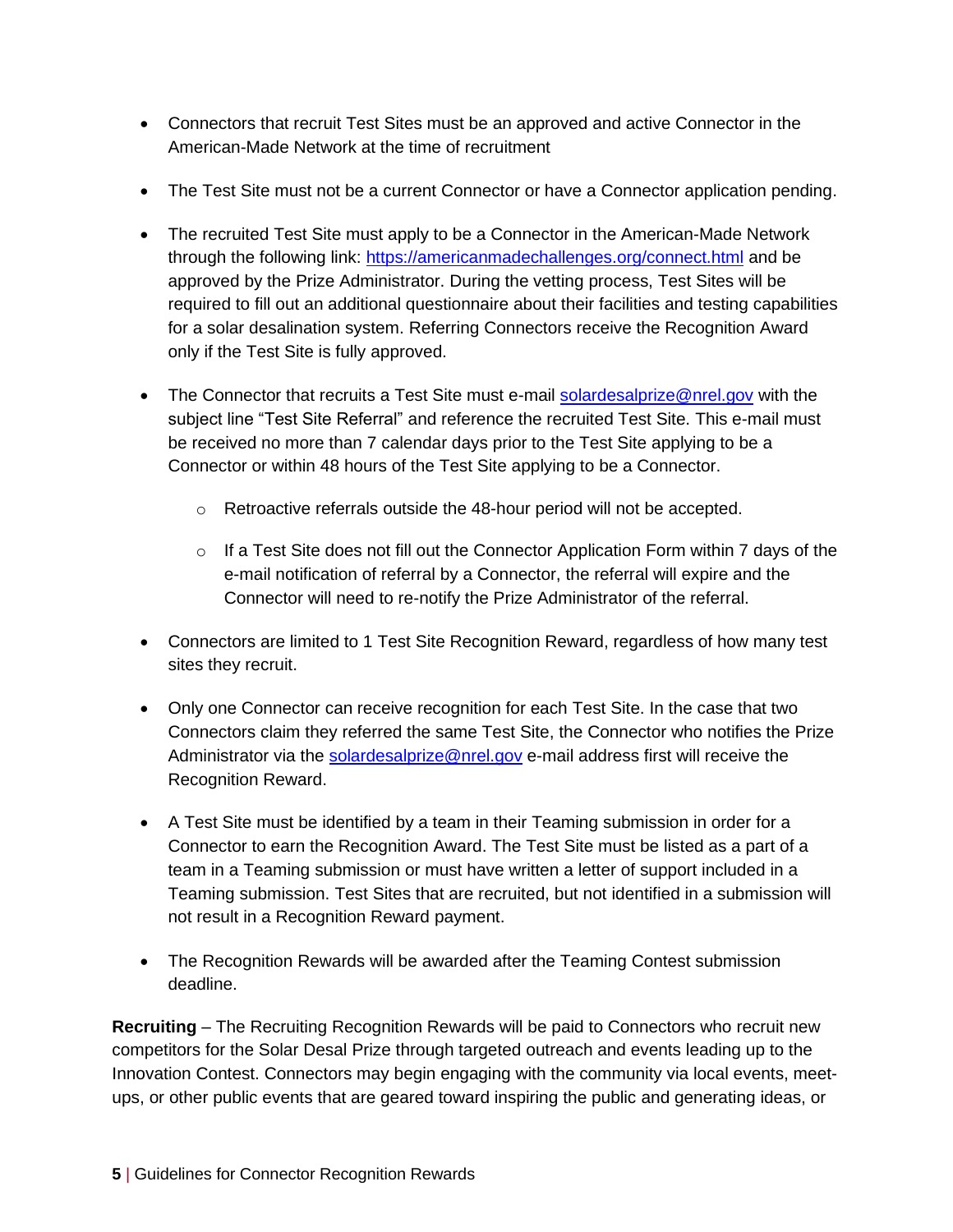through the mobilization of relevant talents and resources in their network. A Connector will only receive a \$5,000 payment for successfully recruiting a new competitor who completes a Submission Package in accordance with the guidelines described in the Innovation section of the Official Prize Rules. The following terms also apply:

- The recruited competitor must not have applied for funding from SETO within the past three years.
- The Connector must be an approved and active Connector in the American-Made Network. To be a Connector, fill out the application form at <https://americanmadechallenges.org/connect.html> by clicking on the "I am ready to connect" button. The application form must be submitted by the Innovation Contest deadline.
- The Competitor must list the Connector in the submission form in response to the question "How did you learn about the prize?" Only one Connector can be credited for each competitor.
- A single Connector can be listed on multiple submissions, but can only receive a maximum of 2 Recruiting Recognition Rewards (total of \$10,000).
- In the event that more than 20 Recruiting Recognition Rewards are identified, the Prize Administrator reserves the right to limit a single Connector to 1 Recruiting Recognition Reward (instead of 2) or divide the total Recruiting Recognition Reward pool evenly among eligible Connectors so that each payment is less than \$5,000.

**Team** – The Team Recognition Rewards will be paid to Connectors who find and connect team members which become part of a winning Teaming contest submission. A Connector will only receive a \$5,000 payment for successfully connecting competitors who form a team and completes a Submission Package in accordance with the guidelines described in the Teaming section of the Official Prize Rules. The following terms also apply:

- The Connector must be an approved and active Connector in the American-Made Network. To be a Connector, fill out the application form at <https://americanmadechallenges.org/connect.html> by clicking on the "I am ready to connect" button. The application form must be submitted by the Teaming Contest deadline.
- The Competitor must list the Connector in the submission form under the question "did" any Connectors help you form your team?"
- A Competitor may list up to 2 Connectors that introduced new team members.